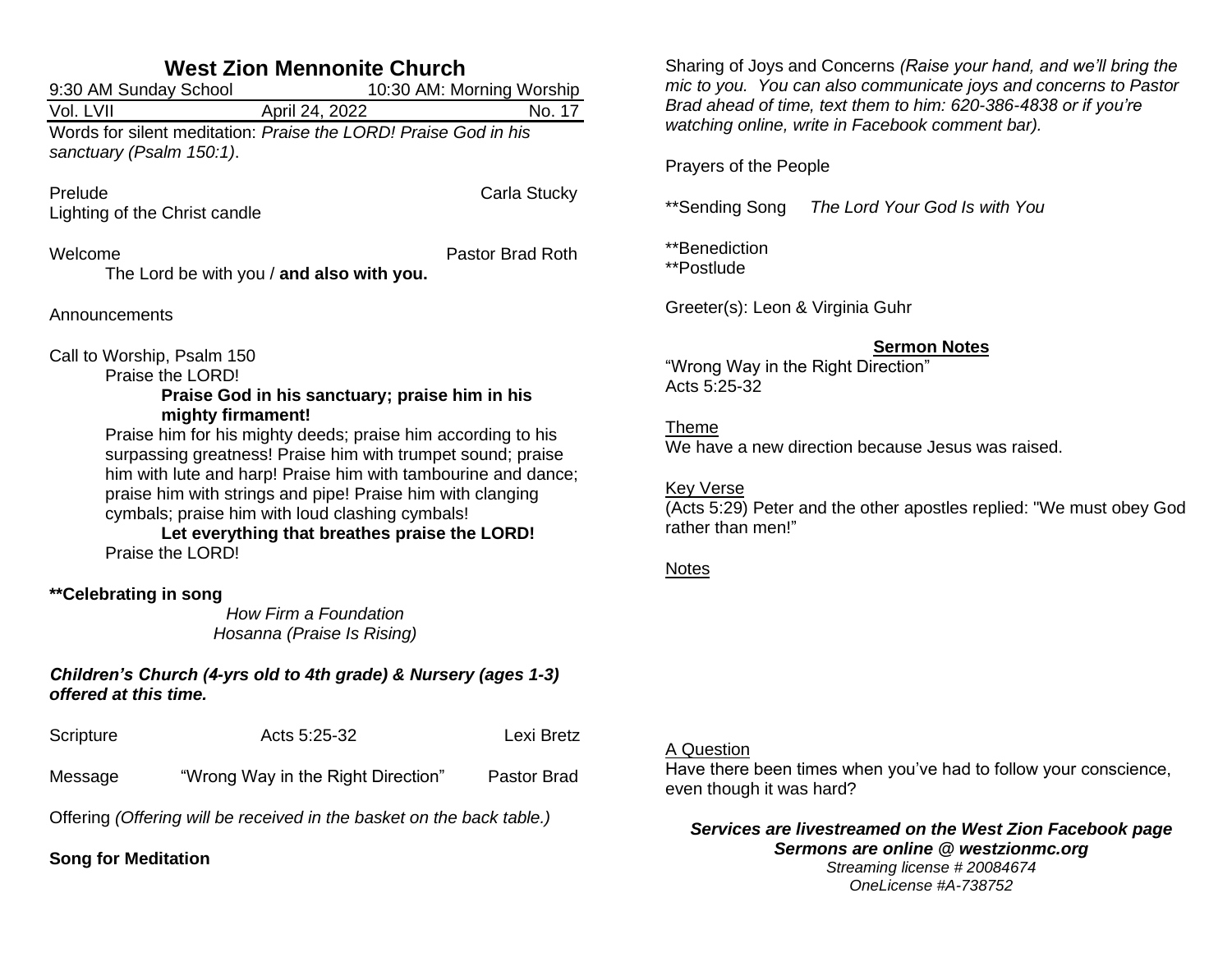## **Sunday, May 1, 2022**

**10:30 AM:** Worship Service **Message**: Pastor Brad **Worship Leader**: Pastor Brad **Accompanist**: Donna Stucky **Scripture**: Ken Stucky **Greeter(s)**: Mike & Connie Kaufman

# **Coming Events**

- April 29: Bloodmobile at West Zion
- May 11: Women's salad supper
- May 14: Mdge High School graduation 2:00 pm
- Goessel High School graduation 4:00 pm
- May 15: Bethel College commencement 4 pm
- May 16: Mdge  $8<sup>th</sup>$  grade graduation 7:00 PM
- June 4: Prepare and serve chalupa meal for Black Kettle

**Our Mission**: God calls us into community to worship God and follow Jesus through the power and guidance of the Holy Spirit.

## **Pastor Brad Roth**

Pastor's Cell: 620-386-4838 Pastor Brad's email: bradroth@westzionmc.org

> **Secretary Carla Stucky's hours**: Thursdays 1:00-4:00 pm

> > Church: 620-345-8143 Carla's cell: 620-386-0414

Church's email: secretary@westzionmc.org Website: www.westzionmc.org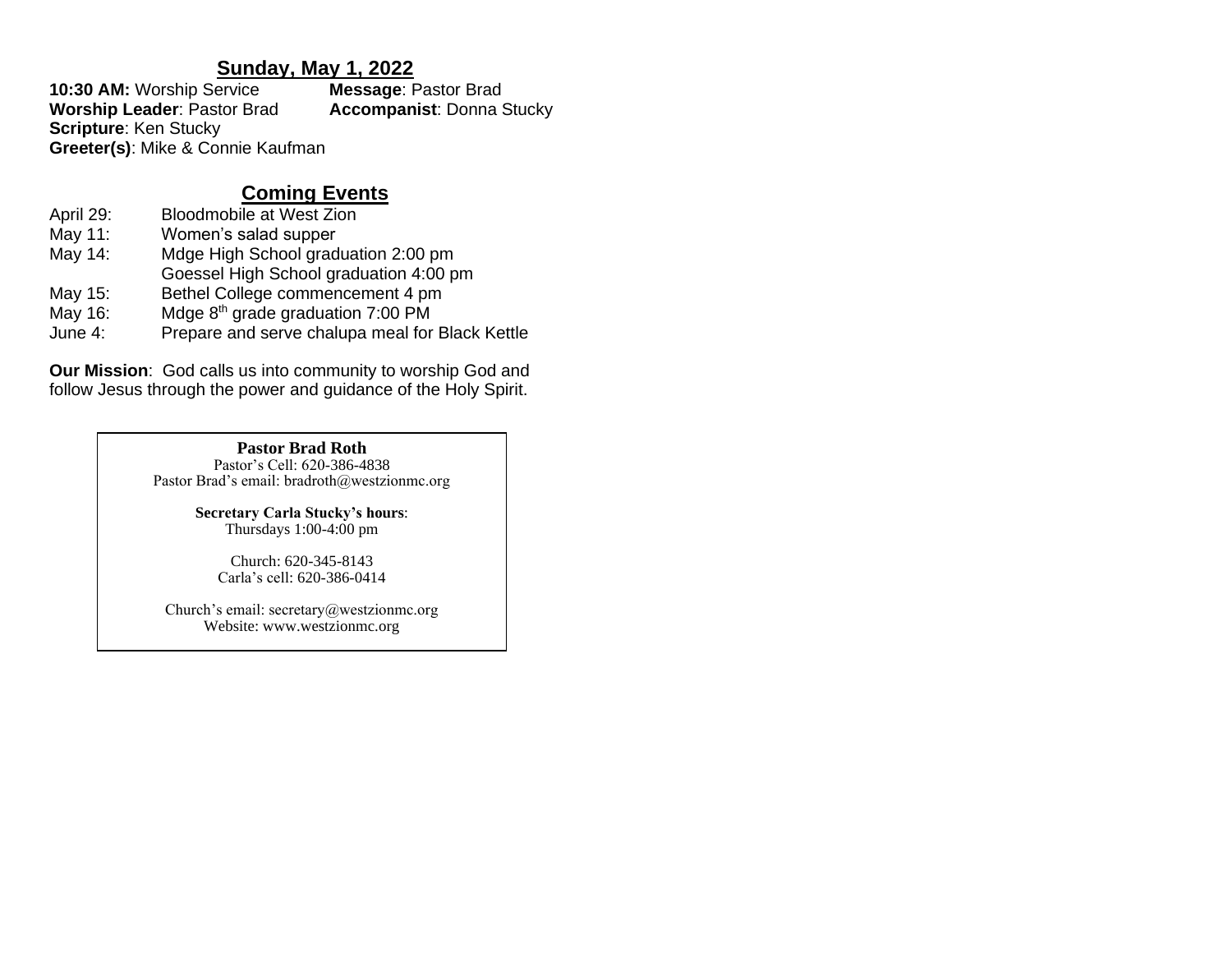# **West Zion Announcements**

## Please have all bulletin announcements to the office by Thur. noon.

1. The Easter season is a time of **celebrating the resurrection of Jesus** that runs till Pentecost on June 6. Each week, Pastor Brad will teach on how our lives are made new because of Jesus' new life. Where are the places you're ready for God to begin something new in your life?

2. The Sunday morning prayer time at 10:00 is ending for now.

3. **Save the Date**: All women and girls are invited to come hear Rebecca Lewis-Pankratz speak at the annual Salad Supper on Wednesday, May 11. Rebecca works with both communities and schools across the US to truly solve poverty and heal trauma. Rebecca fought her way out of poverty and the trailer park in 2011 with three young sons. She is a Co-Founder of the ESSDACK Resilience Team and, along with her team, has been walking alongside over 100 K-12 schools, equipping their staff as they journey toward becoming trauma-informed. Come hear her inspiring story and invite a friend! More details to follow.

4. There is a letter with prayer requests from our **missionary partners,** Wayne & Jeannie Larson. Extra copies are available to take home for prayer.

5. There is **information in the back** of the sanctuary on several upcoming events for churches who support Careportal, including information and training for those who are interested in becoming a foster/adoptive family.

6. The Associated Ministries of Moundridge Vacation Bible School Committee is looking for someone to **organize and lead Vacation Bible School** for our community this summer. A stipend of \$500 is available for someone to make that happen! Please contact Brad Roth at 620-386-4838 if you are interested or if you have any questions*.*

# **General Announcements**

7. **Kansas Mennonite Men's Chorus** will hold two concerts: April 24 (this evening) at 7 PM in Memorial Hall at Bethel; and on Sunday, May 1 at 7 PM in Presser Hall at Bethany College, Lindsborg. All are invited!

8. Are you researching **Swiss Volhynian Mennonites**? Would you like to join a group of like-minded genealogists? We are looking for additional members to share stories, pictures, videos, genealogical information, and other research information related to the Swiss Volhynian Mennonites. I will be conducting a Zoom meeting on April 28, 2022, at 1 PM Central for those that are interested. Please indicate your desire to participate at [Juhnke500@AOL.com](mailto:Juhnke500@AOL.com) or call at 316-684-8004.

9. The **Moundridge Community Blood Drive** is scheduled for April 29 from noon until 6:00 pm at West Zion Church. For an appointment call 1-800-733-2767 or visit [www.redcrossblood.org](http://www.redcrossblood.org/) and use "Moundridge" for sponsor code.

10. **Kauffman Museum** at Bethel College is seeking, at three-quarter to full time, an organized, detail-oriented, creative individual to manage the museum's bookkeeping and the museum store, plus other responsibilities. For job description and to apply, see [https://www.bethelks.edu/about/who-we-are/career-](https://www.bethelks.edu/about/who-we-are/career-opportunities/current-position-openings/kauffman-museum-assistant)

[opportunities/current-position-openings/kauffman-museum-assistant](https://www.bethelks.edu/about/who-we-are/career-opportunities/current-position-openings/kauffman-museum-assistant) For more information, contact Andi Andres at [asa@bethelks.edu](mailto:asa@bethelks.edu) or 316-283-1612.

## 11. **Bethel College Events:**

**April 24** – KIPCOR Film Series presents *The Revolution Generation*  (before its theatrical release!), 2 p.m., *Krehbiel Auditorium in Luyken Fine Arts Center at Bethel College*; audience talkback led by Jacob Miller-Klugesherz to follow.

**April 25** – Bethel College Wind Ensemble concert under the direction of Joel Boettger, 7 p.m., *Krehbiel Auditorium in Luyken Fine Arts Center*

**May 1** – Masterworks concert at Bethel College, 3 p.m., featuring the Bethel College Oratorio Chorus, orchestra and soloists performing *Requiem* by Mozart, and *Gloria* and *For the Beauty of the Earth* by John Rutter, directed by Dr. William Eash; *Memorial Hal*

**May 3** – Bethel College Steel Drum Band concert, directed by Brad Shores, 7 p.m., *Krehbiel Auditorium in Luyken Fine Arts Center* **May 4** – Jazz on the Green at Bethel College, 8 p.m. *(Memorial Hall in case of rain)*

**May 14** – Spring choral concert, including pre-Europe tour program by the Bethel College Concert Choir, 4 p.m., *Memorial Hall*.